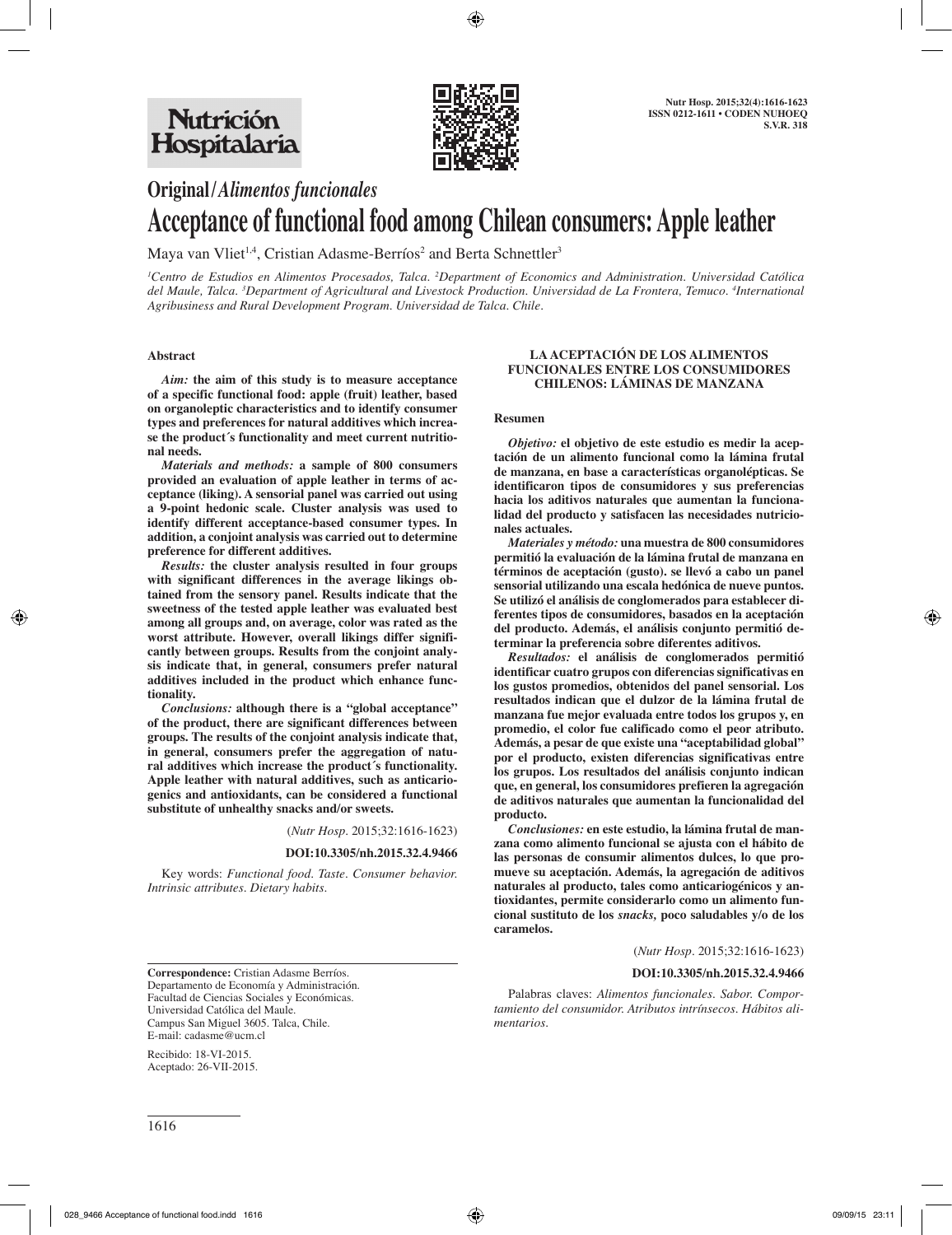# **Introduction**

For the past few decades the threat of unhealthy diets has been an increasing issue worldwide. Causing 2.8% of deaths annually, unhealthy diets are currently considered one of the main causes of the four major risk factors of death: high blood pressure, high blood glucose, overweight and obesity and high cholesterol<sup>1</sup>. In 2005, 33% of the world´s adult population was either overweight or obese, and this number is expected to grow to 57.8% in 2030; due to this rapid increase it is considered a global burden<sup>2</sup>. Chile is not an exception: with almost 70% of the population overweight in 2010, the entire population is expected to be overweight by  $2040^3$ .

Similar to other countries, one of the main causes of unhealthy diets in Chile is urbanization which causes changes in lifestyles<sup>4</sup>. These Western and sedentary lifestyles increase energy intake due to less physical activity and consumption of high caloric processed foods and beverages<sup>5</sup>. A clear indicator of this concern in Chile is the fruit and vegetable consumption per capita. With around 168 and 227 grams per day, consumption is far below the WHO´s daily recommended 400 grams<sup>6,7</sup>. Fruits and vegetables are the primary source of antioxidants, which are known to decrease oxidative stress and consequently the development of non-communicable diseases<sup>8</sup>. Another example of the growing tendency in unhealthy dietary habits is the consumption of energy drinks which has increased by 80% between 2006 and 20149 .

It is clear that changes have to be made in order to improve dietary habits; however, the question is: why do humans not improve their dietary habits? There are three simple answers to this question: because they don't know how to, they can't accomplish it or they don't want to<sup>10</sup>. To confront these issues a government can provide health and nutrition education, (and/while) another alternative is food enrichment<sup>10</sup>. The important objective here is maintain or achieve a food product with a satisfying taste, as most consumers are not willing to compromise taste for health $11$ . Advanced food technologies allow for the development of products which fit current tendencies but can also meet nutritional needs. Although in Chile there is no specific definition of foods that address particular health needs, in Asia12, North America and Europe these are defined as "functional foods"13. While natural energy additives follow the functional food trends<sup>14</sup>, antioxidants and anticariogenics are components that can bring health benefits which are needed in the Chilean diet. Dental caries is considered one of the main health problems in Chile<sup>15</sup>.

With increasing health costs, the Chilean government has undertaken various actions to improve the population´s dietary pattern using public policies and campaigns. However, without continuity effectiveness has shown to be temporary<sup>16</sup>. Convincing consumers to change their eating habits and adopt a healthier diet can be difficult as the benefits of eating healthy are not directly visible<sup>17</sup>. Additionally, food choice has been shown to be primarily determined by taste rather than health benefits $11$ .

The challenges that arise here are the development of healthy food that tastes good and the acceptance by the consumers. The acceptance of functional foods has been studied broadly in Europe, Asia and North America18,19. In South America, however, the concept is still new and few studies are available on the acceptance of these types of foods by South American consumers $12$ .

The aim of this study is to measure acceptance of a specific functional food: apple (fruit) leather, based on organoleptic characteristics and to identify consumer types and preferences for the product enriched with natural additives which increase the product´s functionality and meet current nutritional needs.

# **Materials and Methods**

As test material (apple) fruit leather was used. Fruit leather is a novel product in the Chilean market; however, in the North American market this product is already established as a healthy snack under the name of fruit leather or fruit roll ups<sup>20</sup>. It is made by drying a very thin layer of fruit puree, and its name ´fruit leather´ is related to the resulting sticky, chewy soft structure. Although processed, fruit leather retains the same concentrations of fibre, minerals, sugars and nutrients as fresh fruit. In addition, this product has far less calories than other snacks with less than 100 kcal per leather and can be an economic and convenient value-added substitute of fresh fruits and a source of nutrient elements $21$ .

A personal survey was carried out between the months of August and September 2014 on a convenience sample of 800 consumers, of which 400 live in the city of Santiago de Chile (5.428.590 inh.), Metropolitan region and 400 in the city of Talca (193.755 inh.), Maule region $22$ . The reason for conducting this survey in two different cities is the country´s unique geographical territory which among other aspects causes cultural differences between people who live in the Metropolitan region and people who do not<sup>23</sup>. In addition, according to statistics of the Chilean National Statistics Institute (INE), the Maule region is characterized as the area with the highest percentage of rural population in the country, with 34% of the population working in rural areas, equivalent to more than 305,000 people.

Respondents were considered eligible for the interview when above the age of 18 and responsible for household food shopping. Consumers were recruited in shopping areas. Prior to the survey a short oral introduction was given on the aim of the survey, the handling of the information obtained from the survey with strict confidentiality and the concept of a snack and a healthy snack. Accordingly, the consumers were asked if they were willing to participate, and those who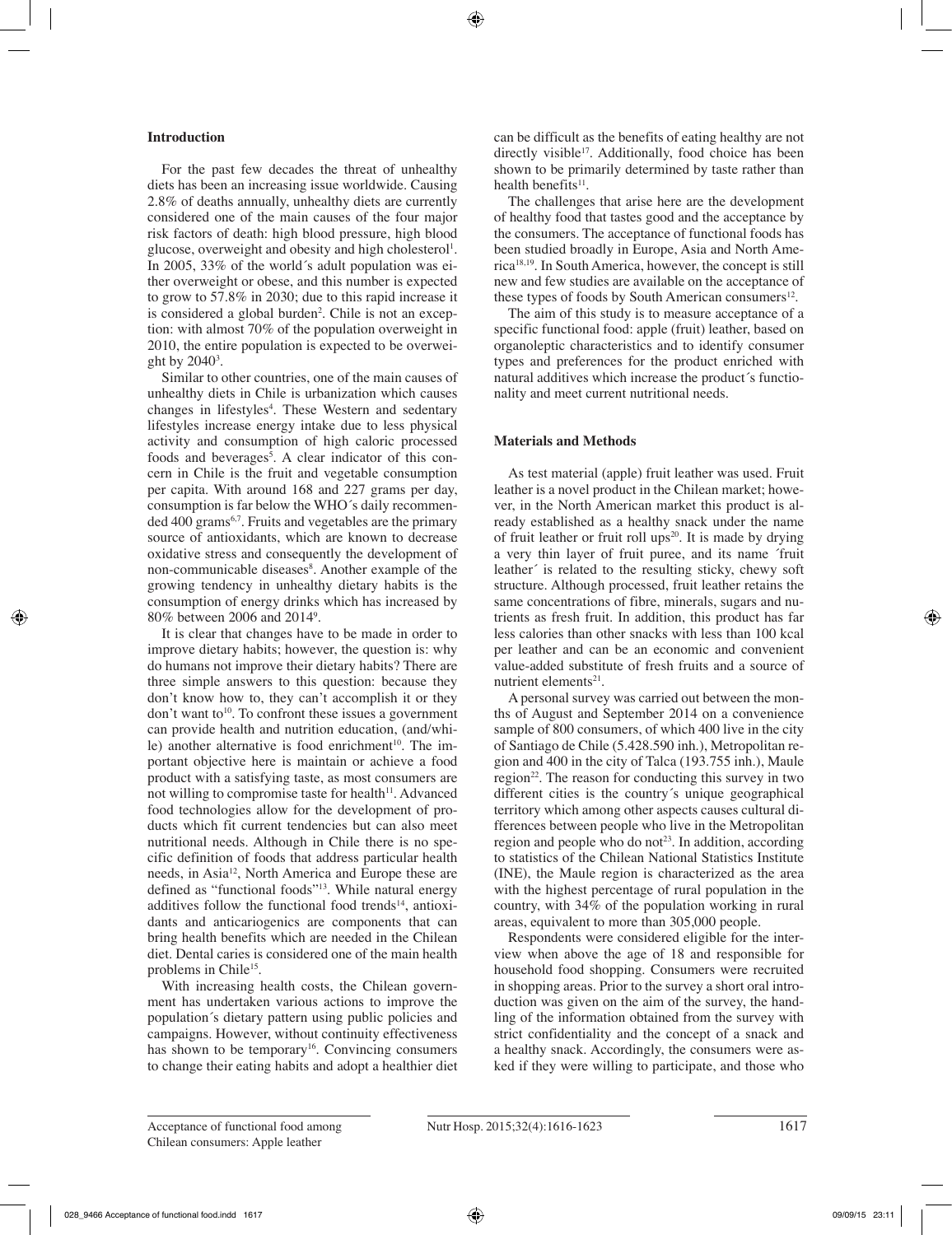| <b>Table I</b><br>Orthogonal design: Attributes and levels |                                           |                      |                         |                              |  |  |
|------------------------------------------------------------|-------------------------------------------|----------------------|-------------------------|------------------------------|--|--|
| Design                                                     | Approximated<br>Antioxidants<br>Price USD |                      | Anticariogenics         | Natural energetics (Guavana) |  |  |
|                                                            | $0.35$ cents                              | Without antioxidants | Without anticariogenics | With energetics              |  |  |
| 2                                                          | $0.26$ cents                              | With antioxidants    | Without anticariogenics | Without energetics           |  |  |
| 3                                                          | $0.35$ cents                              | With antioxidants    | Without anticariogenics | With energetics              |  |  |
| $\overline{4}$                                             | $0.26$ cents                              | With antioxidants    | With anticariogenics    | Without energetics           |  |  |
| 5                                                          | $0.35$ cents                              | Without antioxidants | Without anticariogenics | Without energetics           |  |  |
| 6                                                          | $0.26$ cents                              | With antioxidants    | With anticariogenics    | With energetics              |  |  |
| 7                                                          | $0.35$ cents                              | Without antioxidants | With anticariogenics    | Without energetics           |  |  |
| 8                                                          | $0.26$ cents                              | Without antioxidants | With anticariogenics    | With energetics              |  |  |

agreed to participate were asked to sign consent prior to responding the survey. The survey was divided into three sections of which the first section was introductory. This section included general closed questions on frequency of snack consumption and buying location. Also, a filter question was included to disregard respondents who do not consume snacks at the initial stage of the interview.

The second section of the survey included preference based questions, which were designed, based on information obtained from processed food expert opinions on product properties, organoleptic characteristics and product design of the apple fruit leather<sup>24</sup>. The sensorial panel allows testing for consumer preference, acceptance and attitude towards the tested product. Consumers were presented with an apple fruit leather for sensory testing. Consumers were asked to indicate their degree of preference by using a 9-point hedonic scale from ´Dislike extremely' (1) to 'Like extremely'  $(9)^{25}$ . The evaluated attributes included color, aroma, acidity, sweetness and overall liking<sup>24</sup>. Before tasting, consumers were asked if they recently had eaten something, if so they were served water and unsalted crackers in order to reduce any residual effect.

The acceptance responses of the overall sample were evaluated by comparing the means of each attribute on the 9-point hedonic scale. Consumers were clustered together based on the consumer likings for each of the measured attributes on the 9-point hedonic scale, by agglomerative hierarchical clustering with Euclidian distance and Ward´s method as aggregative criterion<sup>26</sup>. Cluster analysis can be defined as a multivariate technique which looks for homogeneous separated subsets (clusters). An analysis of variance (ANOVA) was done in order to identify significant differences in likings of the attributes, captured by the 9-point hedonic scale, between the identified clusters. Levene statistics was carried out to determine homogeneity of variance, and based on the results a/the Dunnet-T3 post-hoc test was performed to identify differences in means of each attribute between clusters<sup>26</sup>.

To determine the acceptance of different nutritious additives a Conjoint Analysis (CA) was separately carried out for each of the clusters (Table IV). CA is a multivariate technique and can be defined as a decompositional method that allows the preference structure of each individual consumer to be measured by the part-worth utilities. The part-worth utilities indicate the degree of preference of each individual for each level per attribute<sup>26</sup>. The attributes included antioxidants, anticariogenics and natural energy; each of these attributes had two levels: with or without the specific additive. Also, price was included as an attribute with two levels (USD 0.26 and USD 0.35), as it has shown to be an important determinant in consumers´ purchasing decision<sup>27</sup>. The national currency values (Chilean pesos) were converted to dollars using the average 2014 value (Ch\$570.37/US\$). From these attributes and levels a total of 16 combinations  $(2x2x2x2)$  were obtained. In order to facilitate response for participants, an orthogonal design was used which allowed the number of stimuli to be reduced to eight with one specification for each attribute, which were presented as cards to the consumer (Table I). Each respondent ordered the cards with the combination of attributes from most to least preferred, on a scale of 1 to 8, where  $1 =$  most preferred;  $8 =$  least preferred. The validity of the estimation was measured by calculating Pearson´s correlation coefficient R and Kendall´s tau coefficient between the observed evaluations of the respondents and evaluations estimated by the model<sup>26</sup>.

The final section of the survey included questions related to demographic and socio-economic characteristics of the respondents, such as age, gender, household income, household size and living with children. These variables allowed profiling each cluster using Chi-square analysis for nominal socio-demographic variables. The SPSS statistical analysis software version 15 (Spanish) was used to carry out the data analyses.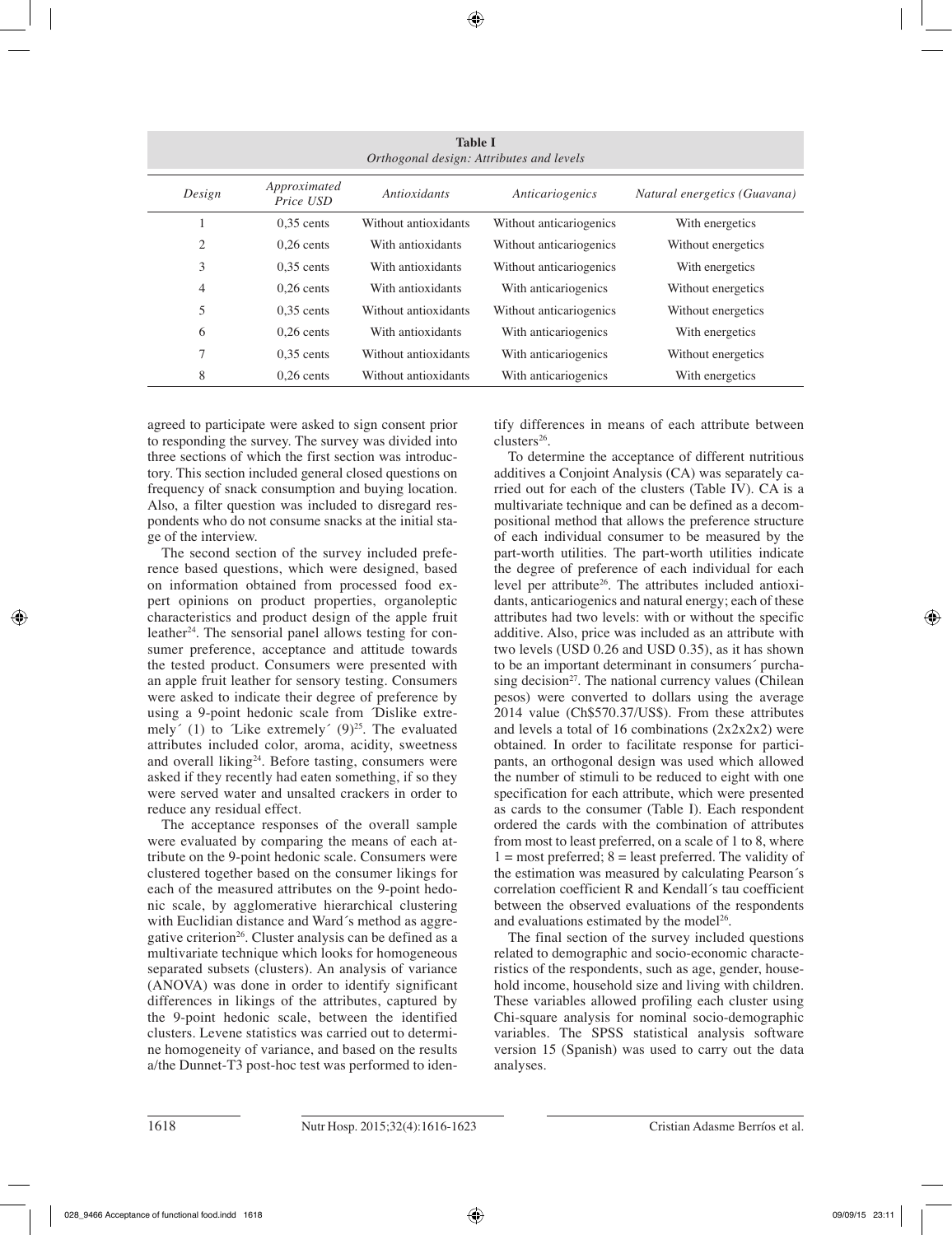| <b>Table II</b><br>Average Apple leather acceptance ratings per segment |                           |                     |                     |                     |                     |         |           |
|-------------------------------------------------------------------------|---------------------------|---------------------|---------------------|---------------------|---------------------|---------|-----------|
| <i><u><b>Attribute</b></u></i>                                          | Total sample<br>$(n=800)$ | Group<br>$1(n=260)$ | Group<br>$2(n=168)$ | Group<br>$3(n=212)$ | Group<br>$4(n=160)$ | F       | $P-value$ |
| Color                                                                   | 4,6                       | 6.7a                | 4,4bc               | 4,7cb               | 2.6d                | 209,094 | $0.000*$  |
| Aroma                                                                   | 5,6                       | 7.3a                | 5,6b                | 4.9c                | 3,2d                | 260,31  | $0.000*$  |
| Acidity                                                                 | 4,8                       | 7.5a                | 1,9b                | 4.9c                | 3,3db               | 704.96  | $0.000*$  |
| <b>Sweetness</b>                                                        | 7,1                       | 8.2a                | 8ab                 | 7c                  | 4,4d                | 345,306 | $0.000*$  |
| Overall liking                                                          | 6,1                       | 7.5a                | 7.1 <sub>b</sub>    | 5.5c                | 3,5d                | 388,231 | $0.000*$  |

\*Significant at 1%. Evaluated using a 9-point hedonic scale were 1 = disliked extremely and 9 = liked extremely. Different letters in the same row indicate statistically significant differences in averages according to the T3 Dunnett comparison test (p≤ 0.001), for nonhomogeneous variances.

# **Results**

The sample included slightly more female (50.4%) than male respondents and the average age was 39 (S.D. 14.7). As for the educational level around 10% had not completed high school; 33% completed high school; 17% finished some technical education; 16% graduated from university and, the remainder did either not finish technical education or university. About 28% of the respondents had an income between USD 416 and 934; 35% had an income between USD 935 and 1160; 32% had an income between USD 1161 and 3129; 9% of the remainder earned less than USD 416 and 6% earned more than USD 3129.

The sensory panel resulted in an average overall liking of 6.1. Sweetness was the highest rated attribute  $(7.1)$  followed by aroma  $(5.6)$  and acidity  $(4.8)$ , whereas the lowest rated attribute was color (4.6). Based on the acceptance ratings obtained from the sensory panel the hierarchical cluster analysis resulted in four groups. Significant differences were found between groups in the average ratings of the attributes (Table II) tested in the sensory panel ( $p \le 0.001$ ). As for socio-demographic characteristics, the groups presented significant differences in the gender profile ( $p \le$ 0.05) and educational level ( $p \le 0.05$ ). Also, significant differences were found in the region of origin (p  $\leq 0.001$ ), presence and age of children ( $p \leq 0.001$ ) average household income ( $p \le 0.001$ ) and average age (p  $\leq$  0.001) (Table III).

The CA results for the total sample indicated that consumers assigned higher utilities to the product with all the natural additives included. The CA carried out for each cluster resulted in differences in utilities and relative importance of the attributes between groups, which are indicated below. The total sample considered anticariogenics as the most important attribute, followed by natural energy, antioxidants and price (Table IV). Although consumers preferred the lower price, it is important to highlight that this is considered relatively the least important attribute. The resulting value for both Pearson´s R and Kendall´s tau of the total sample and each of the clusters indicated that the model shows a valid prediction of consumer´s preferences for each of the measured attributes.

- Group 1 (32.5% of the total sample) was the largest group and assigned the highest scores to all attributes in the sensory panel which were significantly higher than those of the other groups. These results suggest that this group had a high acceptability of all the attributes tested in the sensory panel. Sweetness was the highest ranked attribute in this group  $(8.2)$ . This group included more women  $(55\%)$ than men and a larger percentage of this group lived in the Metropolitan region (60%). This group had the highest educational level in comparison to the other groups and a middle-high income (table III). The most important attribute was anticariogenics, followed by antioxidants, natural energy and price (table IV). In general, this group preferred the product with all the natural additives included. Based on these results this group was named the "Approachable".
- Group 2 (21% of the total sample) assigned irregular scores to the attributes of the sensory panel, with low ratings for the individual attributes (except for sweetness) and a high acceptance rating for the overall liking. Acidity was the lowest rated attributed in this group and in comparison to the other groups. This group consisted of mostly consumers who live in the Maule region (88.1%) and included more men (55.4%) than women. Also, it had the highest average age (41.9, S.D. 16.4), and the highest percentage of children over 18 (41.7%). The educational level and income were lowest in this group in comparison to the other groups (Table III). Natural energy was considered the most important attribute in the CA, followed by antioxidants, anticariogenics and price (Table IV). This group prefers the product with all natural additives included, especially natural energy. Considering the above, this group was named the "Taste oriented".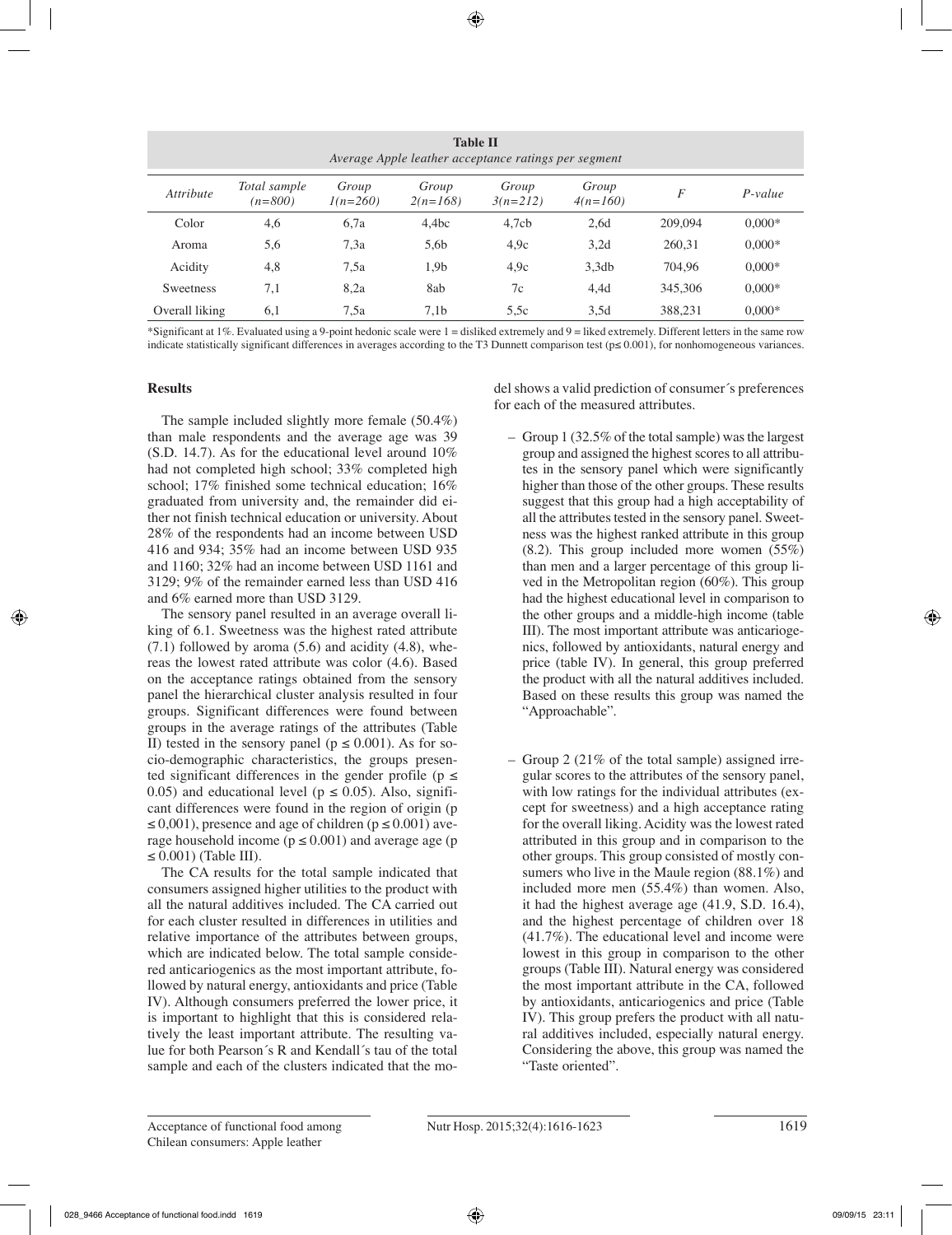| Table III<br>Socio-demographic characteristics (%) of the groups obtained from the cluster analysis |                              |                       |                                         |               |          |  |
|-----------------------------------------------------------------------------------------------------|------------------------------|-----------------------|-----------------------------------------|---------------|----------|--|
|                                                                                                     | Group 1 ( $n = 260$ )        | Group 2 ( $n = 168$ ) | Group $3 (n = 121)$ Group $4 (n = 160)$ |               | P-value  |  |
| Gender                                                                                              |                              |                       |                                         |               |          |  |
| Male                                                                                                | 45                           | 55,4                  | 49,1                                    | 51,9          |          |  |
| Female                                                                                              | 55                           | 44,6                  | 50,9                                    | 48,1          | $0,004*$ |  |
| Average Age (S.D.)                                                                                  |                              |                       |                                         |               |          |  |
|                                                                                                     | 39,3a (14.5)                 | 41,9bd (16.4)         | 38,6c (14.1)                            | 35,5db (13.2) | $0,000*$ |  |
| City of origin                                                                                      |                              |                       |                                         |               |          |  |
| Santiago de Chile                                                                                   | 60                           | 11,9                  | 42,9                                    | 83,1          | $0,000*$ |  |
| Talca                                                                                               | 40                           | 88,1                  | 57,1                                    | 16,9          |          |  |
| <b>Educational level</b>                                                                            |                              |                       |                                         |               |          |  |
| Unlearned                                                                                           | 1,9                          | 1,2                   | 1,4                                     | 1,3           |          |  |
| Elementary school<br>degree                                                                         | 0,4                          | 0,6                   | 0,9                                     | 1,3           |          |  |
| Some high school                                                                                    | 8,8                          | 7,1                   | 7,1                                     | 5             |          |  |
| High school degree                                                                                  | 29,2                         | 48,2                  | 27,4                                    | 34,4          | $0,005*$ |  |
| Some technical college                                                                              | 5,4                          | 8,9                   | 9                                       | 10            |          |  |
| Technical college<br>degree                                                                         | 16,9                         | 7,7                   | 18,9                                    | 11,3          |          |  |
| Some university                                                                                     | 16,2                         | 12,5                  | 18,9                                    | 20            |          |  |
| University degree                                                                                   | 18,1                         | 13,7                  | 16                                      | 15            |          |  |
| Postgraduate                                                                                        | 3,1                          | $\boldsymbol{0}$      | 0,5                                     | 1,9           |          |  |
| Presence and age<br>of children                                                                     |                              |                       |                                         |               |          |  |
| No children                                                                                         | 27,3                         | 18,5                  | 26,4                                    | 42,5          |          |  |
| Children younger than 5                                                                             | 20,4                         | 19,6                  | 21,7                                    | 17,5          |          |  |
| Children between 5<br>and 12                                                                        | 11,5                         | 11,9                  | 17                                      | 12,5          | $0,000*$ |  |
| Children between 13<br>and 17                                                                       | 4,2                          | 7,7                   | 7,5                                     | 7,5           |          |  |
| Children over 18                                                                                    | 31,9                         | 41,7                  | 24,1                                    | 15,6          |          |  |
| Other (different age<br>ranges)                                                                     | 4,6                          | 0,6                   | 3,3                                     | 4,4           |          |  |
| Household's average<br>income                                                                       |                              |                       |                                         |               |          |  |
| Less than USD 416                                                                                   | 6,9                          | 16,7                  | 6,1                                     | 8,1           |          |  |
| Between around USD<br>416 and USD 934                                                               | 27,7                         | 35,7                  | 29,2                                    | 16,9          | $0,000*$ |  |
| Between around USD<br>935 and USD 1159                                                              | 23,2<br>29,7<br>27,5<br>23,5 |                       |                                         |               |          |  |
| Between USD 1160 and<br><b>USD 3120</b>                                                             | 32,3                         | 21,4                  | 32,1                                    | 40,6          |          |  |
| More than USD 3120                                                                                  | 9,6                          | 3                     | 2,8                                     | 6,9           |          |  |

**Table III** 

P values were obtained using Chi2 at 5%. \*\* Significant at 1%. Different letters in the same row indicate statistical significant differences in averages according to the T3 Dunnett comparison test ( $p \le 0.001$ ), for nonhomogeneous variances.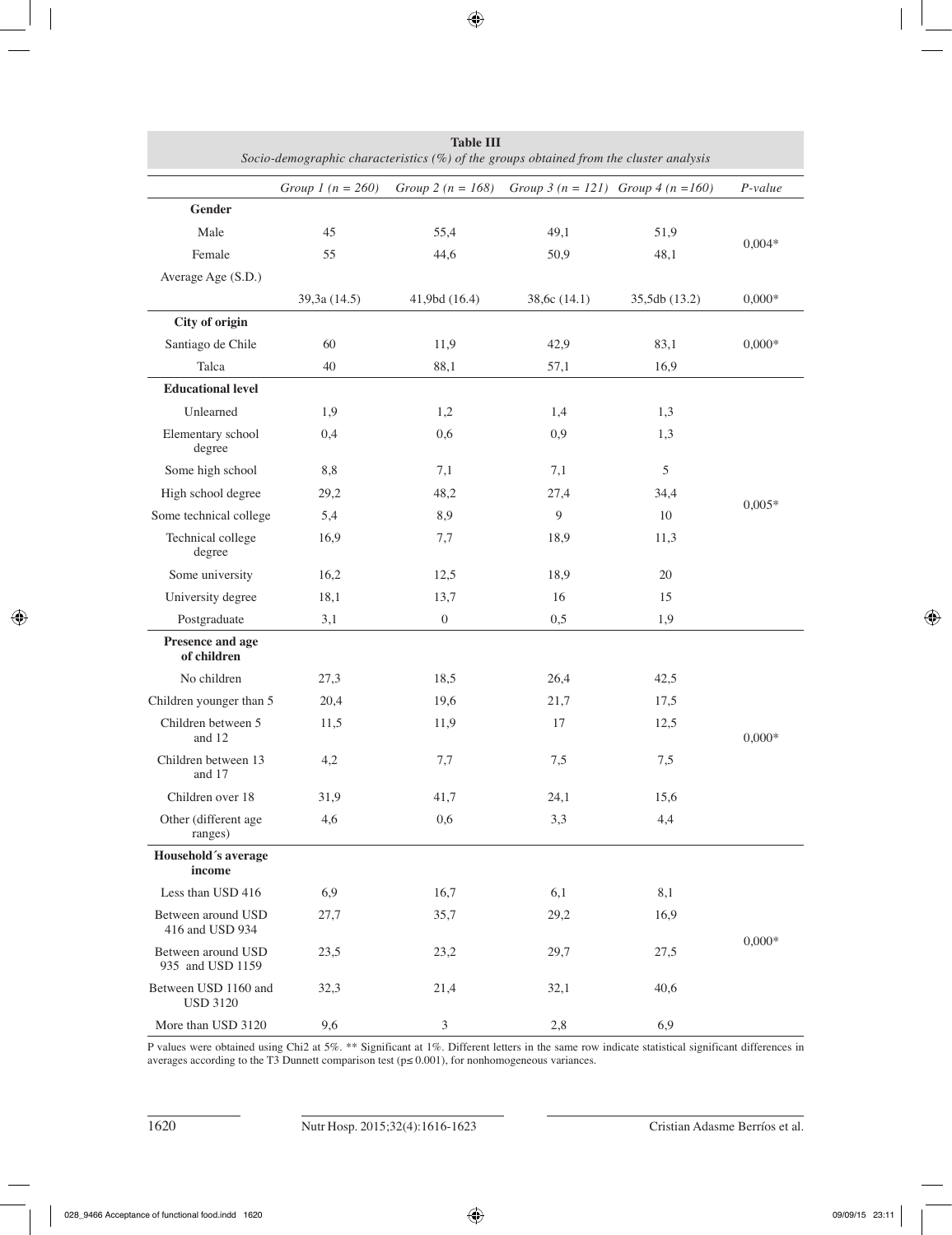| hierarchical cluster analysis   |              |                        |                        |                        |                        |  |
|---------------------------------|--------------|------------------------|------------------------|------------------------|------------------------|--|
|                                 | Total sample | Group 1<br>$(n = 260)$ | Group 2<br>$(n = 168)$ | Group 3<br>$(n = 121)$ | Group 4<br>$(n = 160)$ |  |
| Importance of attribute %       |              |                        |                        |                        |                        |  |
| Natural energetics              | 27,564       | 25,39                  | 29,367                 | 30,082                 | 25,697                 |  |
| Anticariogenics                 | 28,17        | 28,423                 | 25,826                 | 28,48                  | 30,072                 |  |
| Antioxidants                    | 25,881       | 27,403                 | 26,589                 | 24,879                 | 23,944                 |  |
| Price                           | 18,385       | 18,784                 | 18,218                 | 16,56                  | 20,287                 |  |
| Utility of each attribute level |              |                        |                        |                        |                        |  |
| With natural energetics         | 0,494        | 0,446acd               | 0,659bc                | $0,623$ cab            | $0,229$ da             |  |
| Without natural energetics      | $-0,494$     | $-0,466$ acd           | $-0,659bc$             | $-0,623$ cab           | $-0,229da$             |  |
| With anticariogenics            | 0,268        | 0,199ac                | 0,464bc                | $0.519$ cab            | $-0,159d$              |  |
| Without anticariogenics         | $-0,268$     | $-0,199ac$             | $-0,464bc$             | $-0,519$ cab           | 0,159d                 |  |
| With antioxidants               | 0,506        | 0.566a                 | 0,536a                 | 0.539a                 | 0,332a                 |  |
| Without antioxidants            | $-0,506$     | $-0,566a$              | $-0,536a$              | $-0,539a$              | $-0,332a$              |  |
| Price (USD 26 cents)            | $-0,362$     | $-0,369a$              | $-0,321a$              | $-0,495a$              | $-0,217a$              |  |
| Price (USD 35 cents)            | $-0,724$     | $-0,738a$              | $-0,643a$              | $-0,991a$              | $-0,434a$              |  |
| (Constant)                      | 5,039        | 5,051                  | 4,978a                 | 5,236                  | 4,825                  |  |
| Pearson's R                     | 0,997        | 0,992                  | 0,999                  | 0,997                  | 0,962                  |  |
| Kendall's tau                   | 1            | 0,857                  | 1                      | 1                      | 0,786                  |  |

**Table IV** *Importance values % of the natural additives and price in buying apple leather and the utilities of levels of each of the attributes obtained from the conjoint analysis for the total sample and each of the identified group obtained from the* 

Utility numbers of the different attribute levels with a positive sign indicate the consumers´ preference, utility numbers with a negative sign indicate loss in utility or rejection, a negative utility means a bigger loss in utility. Different letters in the same row indicate statistically significant differences in averages according to the T3 Dunnett comparison test (p≤ 0.001), for nonhomogeneous variances.

- Group 3 (26.5% of the total sample) evaluated all sensory attributes with lower scores than group 1 and 2. In this group sweetness was rated best (7) and color was rated worst (4.7). Interestinly, the overall liking was equal to the average rating of the individual attributes. Group 3 includes slightly more women (50.9%) and the majority lived in the Maule region (57.1%). Most consumers in group 3 finished at least high school (90.7%) and had a middle income with 61.8% earning between than USD 935 and USD 3120, while the average age was 38.6 (S.D. 14.1). Natural energy was the most valued attribute in the CA, followed by anticariogenics, antioxidants and price. Although price was the least important attribute, this group showed greatest rejection of the product with a higher price, in comparison to the other groups. Based on the results, this group was named the "Critical".
- Group 4 (20% of the total sample) rated all sensory attributes lowest in comparison with the other groups, with an overall liking of 3.5. 83.1% of this group lived in the Metropolitan region. This group

had the lowest average age (35.5, S.D. 13.2) which significantly differs from group 2 (table III). The majority at least finished high school (92.6%) and this group had the highest percentage of people with no children (42.5%) and the highest income in comparison with the other groups (Table III). This group preferred apple leather without anticariogenics and a relatively lower importance was assigned to the attributes of natural energy and antioxidants in comparison to the other groups. Therefore, this group prefers a natural product over an enriched product. Although price was valued as the least important attribute, it was valued slightly higher in this group than in the other groups. It is remarkable this group has the smallest rejection towards the higher price (Table IV). Considering these results, this group was named the "Conservatives".

# **Discussion**

The acceptance of functional foods has been studied broadly in developed countries, indicating that besides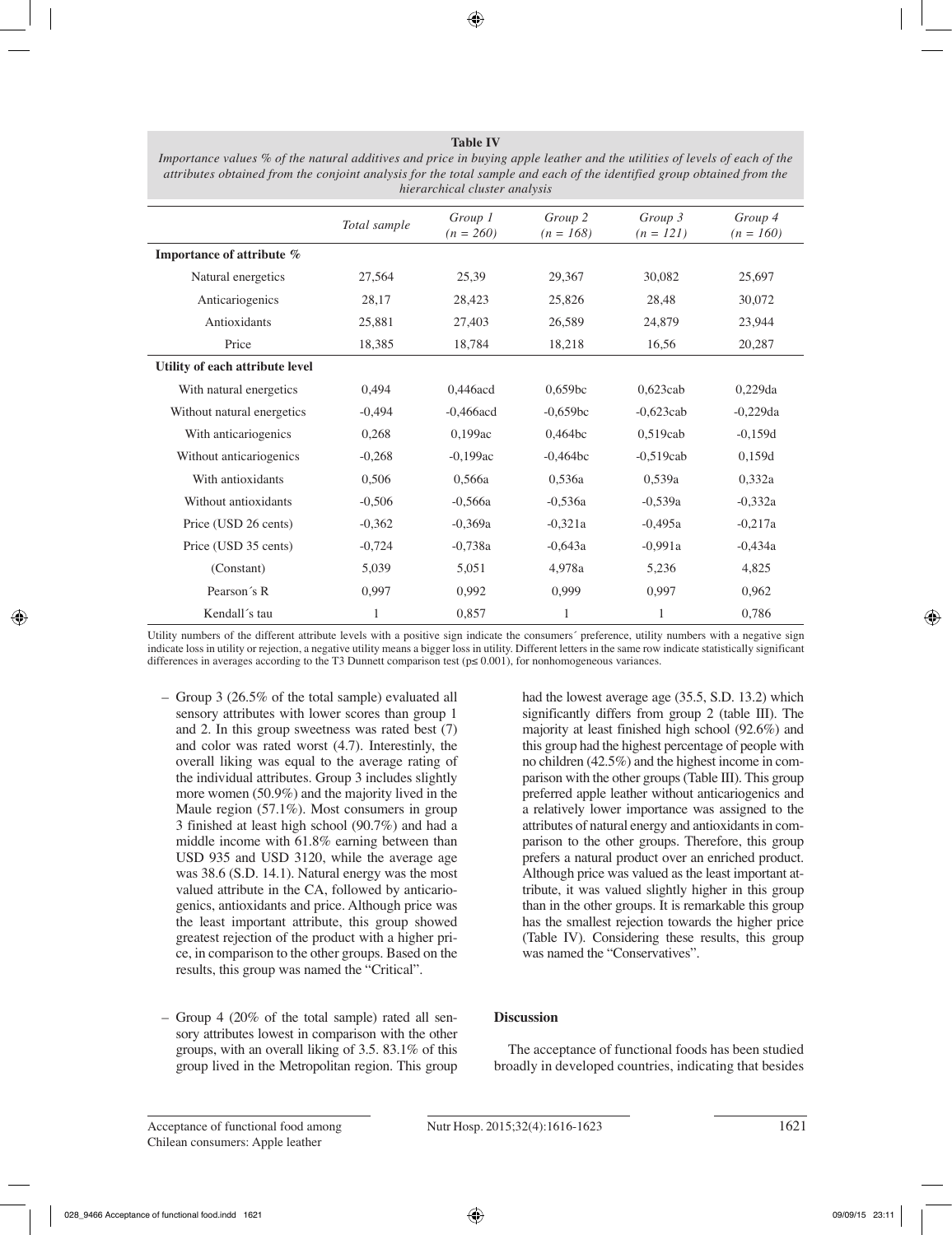cognitive, motivational and attitudinal determinants, taste is one of the main conditions for acceptance<sup>11,18</sup>. This study contributes to the knowledge on functional food and healthy snack acceptance based on a sensory panel (taste among other attributes) and socio-demographic factors, in a developing country of Latin America, Chile. In addition, a conjoint analysis shows the preference for natural additives which increase the functionality of the product. In this regard, in general sweetness was the best rated attribute in the sensory analysis of the apple leather, followed by aroma, color and acidity, with an overall liking of 6.1 (Table II). This implies that apple leather responds to the Chilean habit of sweets consumption and thus, that the products fits the palate of the Chilean consumer. This finding highlights that sweet intake is of very high proportion among the Chilean population. Consumption of sugar in general is around 76.9 grams per day of which 25.5 grams comes from candy and other sweet foods<sup>7</sup>. Again, this highlights the necessity of a dietary change as in 2014 the WHO changed its recommended sugar intake to below 5% which is equivalent to around 25 grams per day. The above could imply a higher likelihood of product acceptance by the Chilean population.

Related to the above, dental caries is a serious public health problem in Chile<sup>28</sup>, which could explain why anticariogenics, in general, is valued as the functional attribute with most relative importance. This could be an indicator of the awareness of the problem of dental caries by the public and the potential acceptance of apple leather with anticariogenic properties.

The Approachable (Group 1) has a middle-high income but the highest educational level, percentage of female consumers and product acceptability. Also, this group prefers all the additives included in the product. These results are in line with studies conducted in the US suggesting that females who have a higher income and educational level are most interested in functional foods29.Contrary results were found in the EU where believes and knowledge overshadow socio-demographic factors in the acceptance of functional food<sup>18</sup>. According to our results, the determinants of acceptance of functional food in Chile are more similar to those of the US than the EU.

The Taste oriented (Group 2) showed a clear orientation towards taste. The difference between scores of overall liking and ratings for the individual attributes might infer that this group could have been uncertain during the sensory panel or that the importance of sweetness outweighs that of the other attributes for this group. This result agrees with previous studies which indicate the great importance of sensory characteristics, especially taste, in the acceptance and choice of functional foods $17,18$ . The majority of this group lives in the city of Talca (88.1%), which could explain the lower acceptance of apple leather in comparison to the Approachable group, as acceptance of functional foods has been shown to be lower in rural areas than in urban areas<sup>30</sup>. However, the Conservatives group, has lower acceptance ratings for all the attributes; considering that 83.1% of this group live in the city of San $t iago<sup>31</sup>$ , this result could indicate that acceptance is not related to living in either a rural or urban area.

The Critical (group 3), similar to the Approachable and Taste oriented groups, preferred all the natural additives included in the apple leather; however, antioxidants and price are relatively less important for the Critical group than for the latter. Thus, this group seems to find a low price less important than the other groups, even though the Critical group has a relatively lower income than the Approachable. This result could suggest that acceptance is barely determined by price. In addition, price was the least important attribute for all groups, which contradicts the result of studies done in Spain and Italy in which price of functional food is relatively more important to consumers than other product attributes $32,33$ .

The Conservatives consist of consumers with the lowest acceptability of the apple leather. This group has the youngest average age and the largest percentage of "no children". The latter suggests that consumers are less likely to accept fruit leather when having no children, which is in line with the research of Gilbert  $(2000)^{34}$ . The CA indicated that, unlike the other groups, the Conservatives prefer apple leather without added anticariogenics and that price is relatively more important in this group than in the other groups. Corresponding with other studies, this finding could indicate that this group is not willing to compromise on taste for health and that this group prefers a more ´natural´ product. While attitudinal and cognitive factors were not measured these results could indicate an unawareness of the benefits of these additives, especially anticariogenics $11$ .

# **Conclusions**

In our study, we found that apple leather is accepted by consumers due to their habit of sweets consumption. From this perspective, fruit leather with similar characteristics as dried fruit can be considered as a healthy substitute of unhealthy snacks and/or sweets. Therefore, governmental authorities and private entities could encourage the consumption of these snacks and the replacement of high caloric snacks by such as product. This product can be introduced in campaigns that promote healthy living and diet which are focussed on taste and functionality.

Regarding the limitations of the study, it can be noted that the sample is not representative of the population distribution of Chile. However, the higher proportion of women interviewed is similar to that of other studies in which respondents are filtered by being ´responsible for household purchasing<sup>35</sup>. Also, the inclusion of antioxidants as an attribute could have interfered with the results as respondents might have not been familiar with the actual health benefits. Finally, results of this